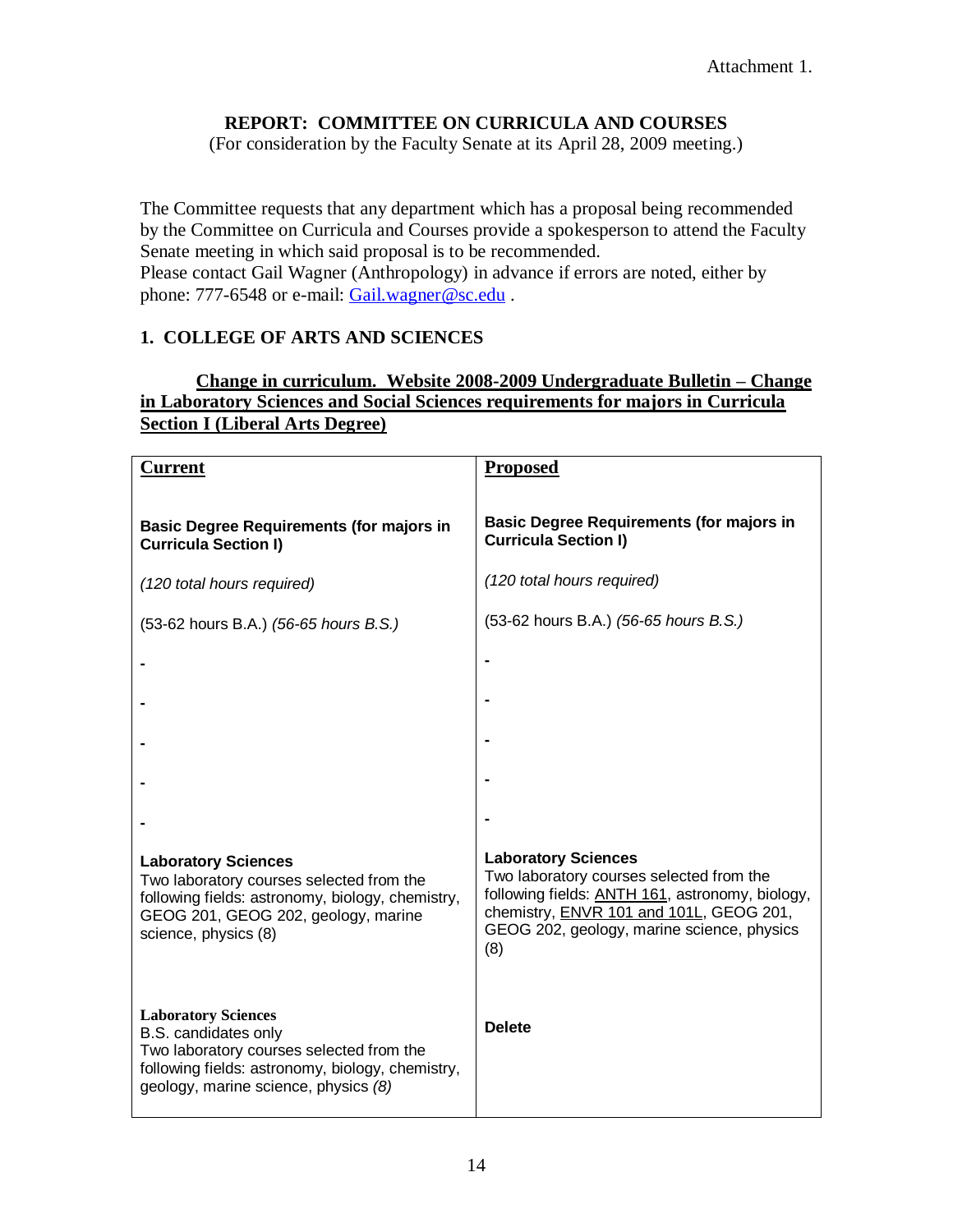| 2. Distribution Requirements                                                                                                                                                                    | $\blacksquare$<br>2. Distribution Requirements                                                                                                                                                                                              |
|-------------------------------------------------------------------------------------------------------------------------------------------------------------------------------------------------|---------------------------------------------------------------------------------------------------------------------------------------------------------------------------------------------------------------------------------------------|
| Social Sciences <sup>4</sup><br>Courses selected from anthropology,<br>economics, geography, government and<br>international studies, WGST 112, psychology,<br>sociology <sup>5</sup> (9) $(6)$ | $\blacksquare$<br>Social Sciences <sup>4</sup><br>Courses selected from anthropology (excluding<br>ANTH 161), economics, geography (excluding<br>GEOG 201, 202), political science, WGST 112,<br>psychology, sociology <sup>5</sup> (9) (6) |

#### **A. Department of Anthropology**

#### **New course**

ANTH 161 Human Origins: An Introduction to Biological Anthropology. (4) An introduction to the science of biological anthropology, a subfield of anthropology that emphasizes a focus on humanity and its origin from a biological perspective, employing laboratory components to complement and reinforce lecture materials.

#### **B. Department of English**

#### **New course**

ENGL 370 Language in the USA. [=LING 345] (3) Linguistic examination of the structure, history, and use of language varieties in the U.S., with a particular focus on regional and sociocultural variation and relevant sociolinguistic issues.

#### **Change in curriculum. Website 2008-2009 Undergraduate Bulletin. Option of graduation with distinction to Intensive Track majors.**

| <b>Current</b>                      | <b>Proposed</b>                     |
|-------------------------------------|-------------------------------------|
| 3. Major Requirements (27-33 hours) | 3. Major Requirements (27-33 hours) |
| <b>General Major</b>                | <b>General Major</b>                |
| ۰                                   |                                     |
|                                     | ۰                                   |
|                                     | ۰                                   |
|                                     |                                     |
| <b>Intensive Major</b>              | <b>Intensive Major</b>              |
| ۰                                   | -                                   |
|                                     | $\overline{\phantom{0}}$            |
|                                     | $\overline{\phantom{0}}$            |
|                                     |                                     |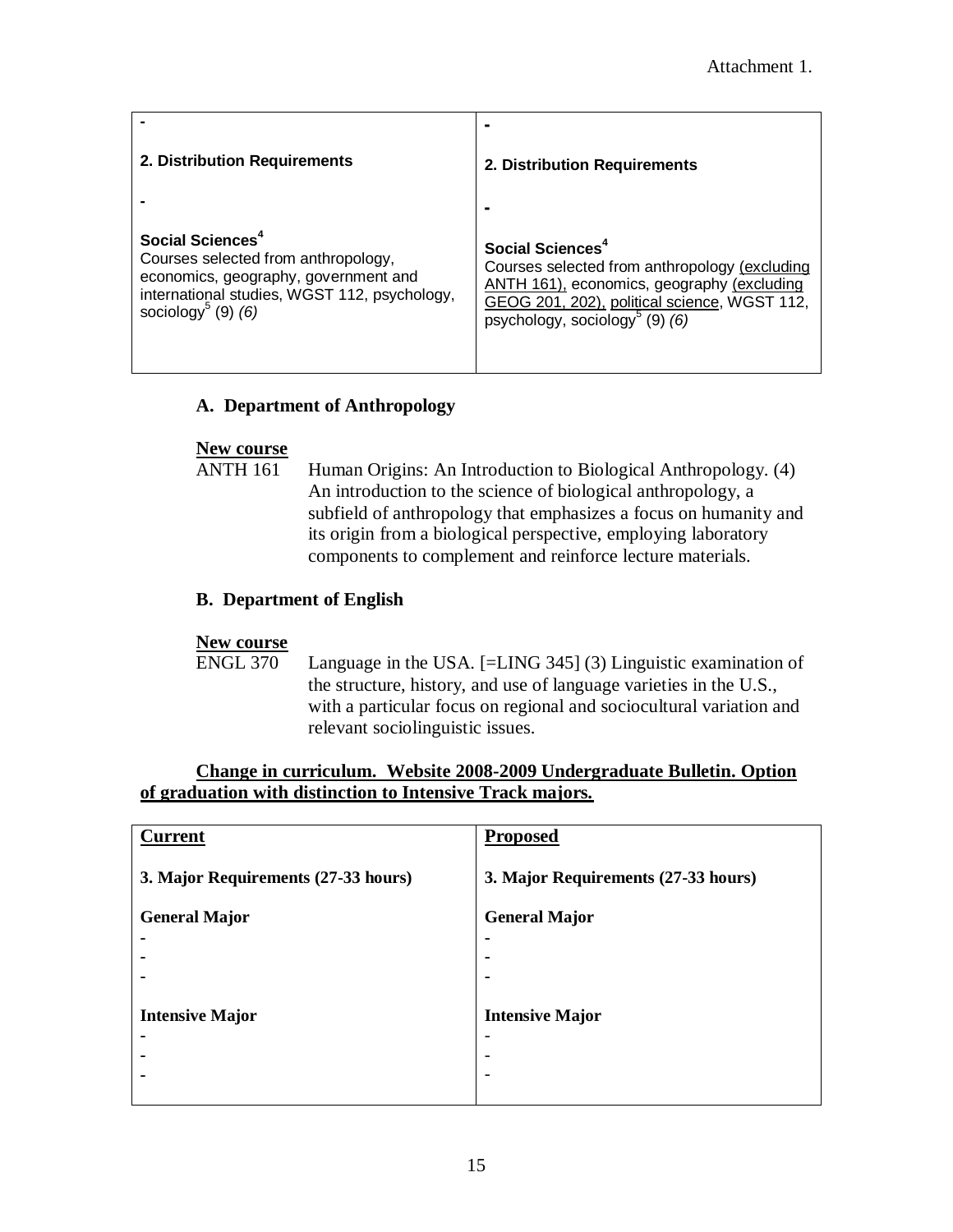| <b>B.A.</b> with Distinction                     |
|--------------------------------------------------|
| The Departmental Undergraduate Research          |
| Track (B.A. with Distinction) is available to    |
| students majoring in English on the Intensive    |
| Major track who wish to participate in           |
| significant research activities in collaboration |
| with, or under the supervision of, a faculty     |
| mentor.                                          |
| <b>Intensive Major Requirements plus:</b>        |
| • Minimum GPA of 3.50 in major and 3.30          |
| overall.                                         |
| • A Senior Thesis (rather than 490) is required  |
| The senior thesis will produce a piece of        |
| original research.                               |
| • A public presentation of the thesis in one of  |
| the following venues:                            |
| <b>English Department Colloquium Series</b>      |
| <b>USC Discovery Day</b>                         |
| Professional Conference approved by              |
| supervisor                                       |
| Journal publication                              |
|                                                  |
|                                                  |
| • A written sponsorship agreement with the       |
| supervising faculty member will be placed        |
| on file in the Department of English             |
| undergraduate office.                            |
| Students who successfully complete this track    |
| with an overall GPA of 3.30 or higher and a      |
| GPA of at least 3.50 in the major will be        |
| awarded their degree with "Distinction in        |
| English" upon graduation.                        |
|                                                  |
|                                                  |
|                                                  |
|                                                  |

## **C. Department of Languages, Literatures, and Cultures**

### **Change in course number and description**

|     | From: GERM 410  | Advanced German Grammar. (3) (Prereq: GERM 310 and 311, or           |
|-----|-----------------|----------------------------------------------------------------------|
|     |                 | consent of instructor) Emphasis on advanced grammar structures,      |
|     |                 | with continued development of all four skills and brief introduction |
|     |                 | to the history of the German language.                               |
| To: | <b>GERM 510</b> | Advanced German Grammar. (3) (Prereq: GERM 310 and 311, or           |
|     |                 | equivalent course work) Emphasis on advanced grammar                 |
|     |                 | structures, with continued development of all four skills (reading,  |
|     |                 | writing, listening, speaking).                                       |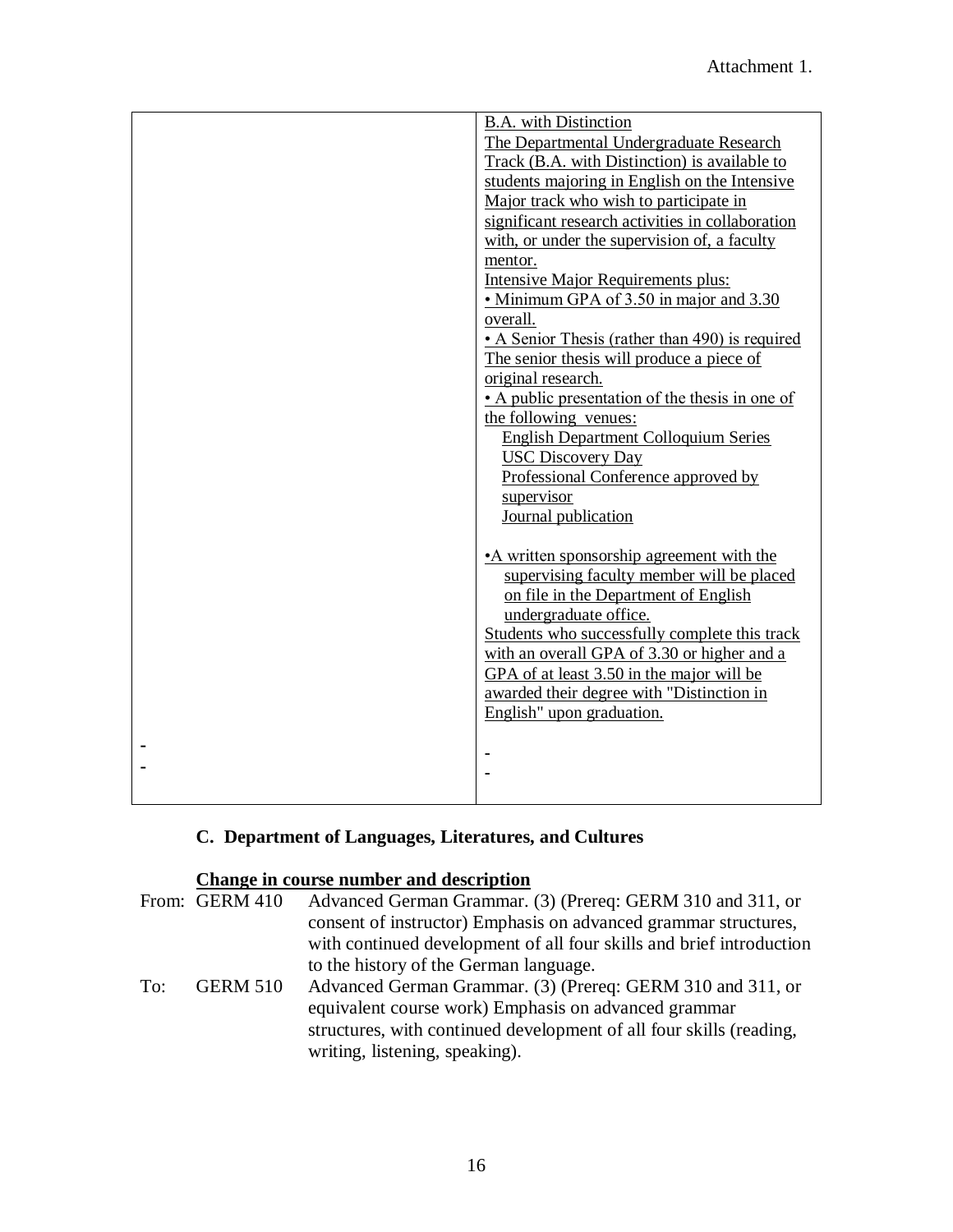#### **Change in description**

|     | From: FREN 510  | L'Actualite Francaise. (3) (Prereq: FREN 310 or permission of     |
|-----|-----------------|-------------------------------------------------------------------|
|     |                 | instructor) Development of advanced oral skills in French. Study  |
|     |                 | of linguistic and cultural aspects of French language media. Does |
|     |                 | not count toward the M.A. degree in French.                       |
| To: | <b>FREN 510</b> | L'Actualite Francaise. (3) (Prereq: FREN 310 or permission of     |
|     |                 | instructor) Development of advanced oral skills in French. Study  |
|     |                 | of linguistic and cultural aspects of French language media.      |

#### **Change in prerequisite**

From: FREN 517 French Lingustics. [=LING 502] (3) (Prereq: FREN 515) To: FREN 517 French Lingustics. [=LING 502] (3)

#### **Change in French curriculum. Website 2008-2009 Undergraduate Bulletin, Bachelor of Arts in French major requirements**

| <b>Current</b>                                                                                                                                                                                                                                                                                                   | <b>Proposed</b>                                                                                         |
|------------------------------------------------------------------------------------------------------------------------------------------------------------------------------------------------------------------------------------------------------------------------------------------------------------------|---------------------------------------------------------------------------------------------------------|
| <b>Bachelor of Arts in French</b>                                                                                                                                                                                                                                                                                | <b>Bachelor of Arts in French</b>                                                                       |
| $(120-123 \; hours)$                                                                                                                                                                                                                                                                                             | $(120-123 \; hours)$                                                                                    |
| 1. General Education Requirements (53-62)                                                                                                                                                                                                                                                                        | 1. General Education Requirements (53-62)                                                               |
| For a general outline, see "College of Arts and<br>Sciences."                                                                                                                                                                                                                                                    | For a general outline, see "College of Arts and<br>Sciences."                                           |
| 2. Major Requirements                                                                                                                                                                                                                                                                                            | 2. Major Requirements                                                                                   |
| <b>General Option:</b><br>30 hours of course work at or above the 300<br>level:                                                                                                                                                                                                                                  | <b>General Option:</b><br>27 hours of course work at or above the 300<br>level:                         |
| I. Required core (21 hours)                                                                                                                                                                                                                                                                                      | I. Required core $(9$ hours)                                                                            |
| FREN 309 Reading French Texts<br>FREN 310 Advanced Oral<br>Communication<br>FREN 311 French Composition<br>FREN 400 French Cultural History<br>FREN 451 French Literature and<br>Culture Before 1800<br>FREN 452 French Literature and<br>Culture After 1800<br>FREN 453 Francophone Literatures<br>and Cultures | FREN 309 Reading French Texts<br>FREN 310 Advanced Oral<br>Communication<br>FREN 311 French Composition |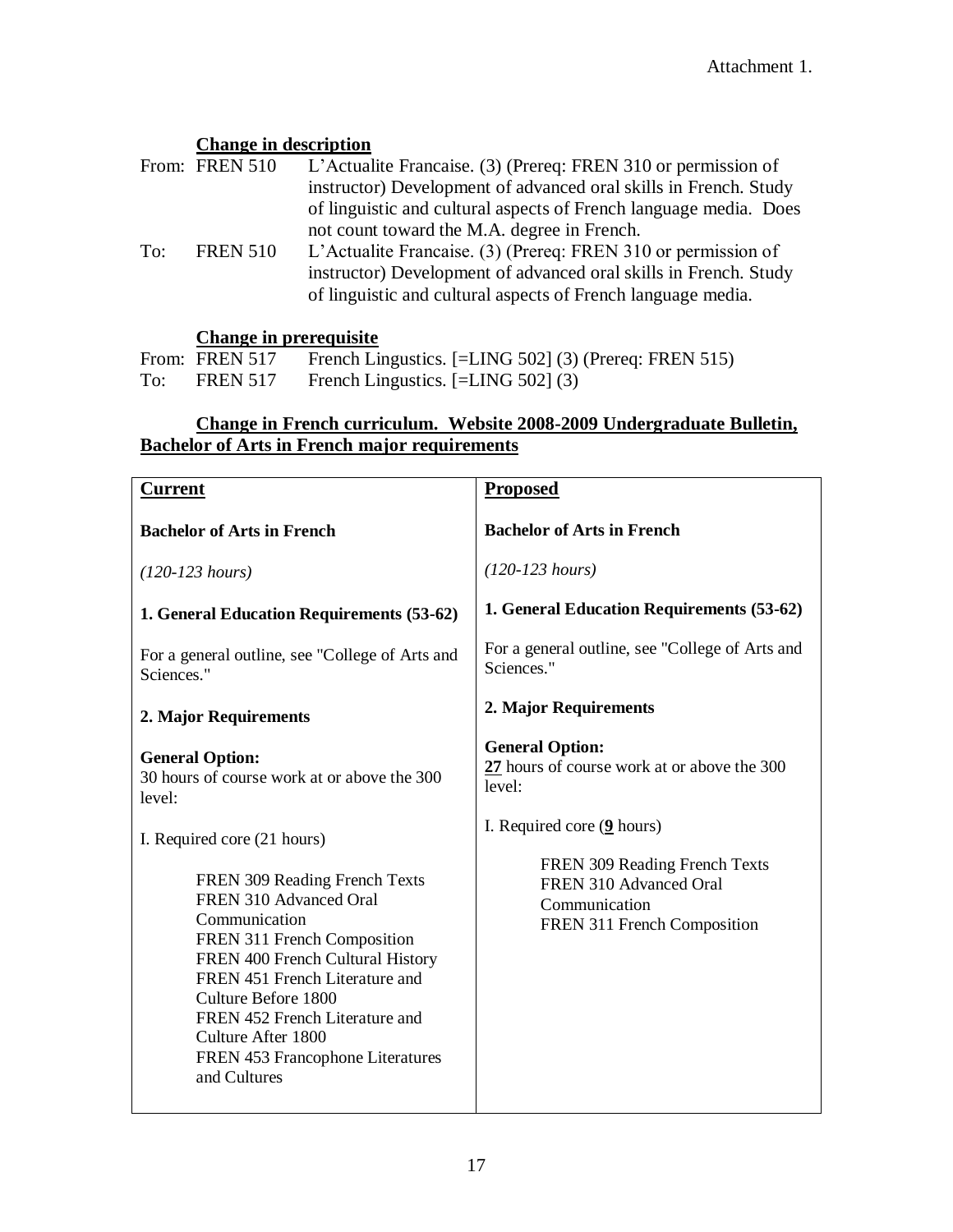| II. One additional course in French                                            | $II.$ Electives $(18$ hours)                                                   |
|--------------------------------------------------------------------------------|--------------------------------------------------------------------------------|
| language/linguistics, chosen from list below (3)                               | Chosen from 300- to 500-level courses,                                         |
| hours)                                                                         | with approval of undergraduate                                                 |
| FREN 300 French Phonetics                                                      | advisor.                                                                       |
| FREN 316 Introduction to Business                                              |                                                                                |
| French                                                                         |                                                                                |
| FREN 330 The French Theatre                                                    |                                                                                |
| Experience                                                                     |                                                                                |
| FREN 350 French Language Study in                                              |                                                                                |
| France                                                                         |                                                                                |
| FREN 416 Advanced Business French                                              |                                                                                |
| FREN 510 L'Actualite' francaise                                                |                                                                                |
| FREN 515 Advanced French Stylistics                                            |                                                                                |
| FREN 516 French Phonology                                                      |                                                                                |
| FREN 517 French Linguistics                                                    |                                                                                |
| (FREN 595 may apply, depending on                                              |                                                                                |
| the topic)                                                                     |                                                                                |
| III. Electives (6 hours)                                                       |                                                                                |
| Chosen from 300- to 500-level courses                                          |                                                                                |
|                                                                                |                                                                                |
| <b>Teacher Certification Option</b>                                            | <b>Teacher Certification Option:</b>                                           |
| <b>FREN 309</b>                                                                | <b>Students pursuing a French Major with</b>                                   |
| <b>FREN 310</b>                                                                | <b>Teaching Certification will complete the</b>                                |
| <b>FREN 311</b>                                                                | following courses in addition to the General                                   |
| <b>FREN 400</b>                                                                | <b>French Major requirements:</b>                                              |
| <b>FREN 451</b>                                                                |                                                                                |
| <b>FREN 452</b>                                                                | <b>FORL 472</b>                                                                |
| <b>FREN 453</b>                                                                | <b>FORL 510</b>                                                                |
| <b>FREN 517</b>                                                                | <b>FORL 511</b>                                                                |
| FREN elective (300+)                                                           | <b>EDFN 300</b><br><b>EDTE 400</b>                                             |
| <b>FORL 472</b>                                                                |                                                                                |
| <b>FORL 510</b>                                                                | <b>EDEX 491</b>                                                                |
| <b>FORL 511</b>                                                                | EDPY 401, 401P<br><b>EDSE 584</b>                                              |
| <b>EDFN 300</b>                                                                | FORL 448, 474                                                                  |
| EDTE 400                                                                       |                                                                                |
| <b>EDEX 491</b>                                                                |                                                                                |
| EDPY 401, 401P                                                                 |                                                                                |
| <b>EDSE 584</b>                                                                |                                                                                |
| FORL 448, 474                                                                  |                                                                                |
|                                                                                |                                                                                |
| Application and admission to the professional                                  | Application and admission to the professional                                  |
| program in education/internship are required                                   | program in education/internship are required                                   |
| for all majors seeking teacher certification. All                              | for all majors seeking teacher certification. All                              |
| teacher education candidates must adhere to all                                | teacher education candidates must adhere to all                                |
| education policies and procedures related to                                   | education policies and procedures related to                                   |
|                                                                                |                                                                                |
| clinical experiences and meet University and                                   | clinical experiences and meet University and                                   |
| S.C. Board of Education requirements in order                                  | S.C. Board of Education requirements in order                                  |
| to be recommended for certification.<br>Information is available from academic | to be recommended for certification.<br>Information is available from academic |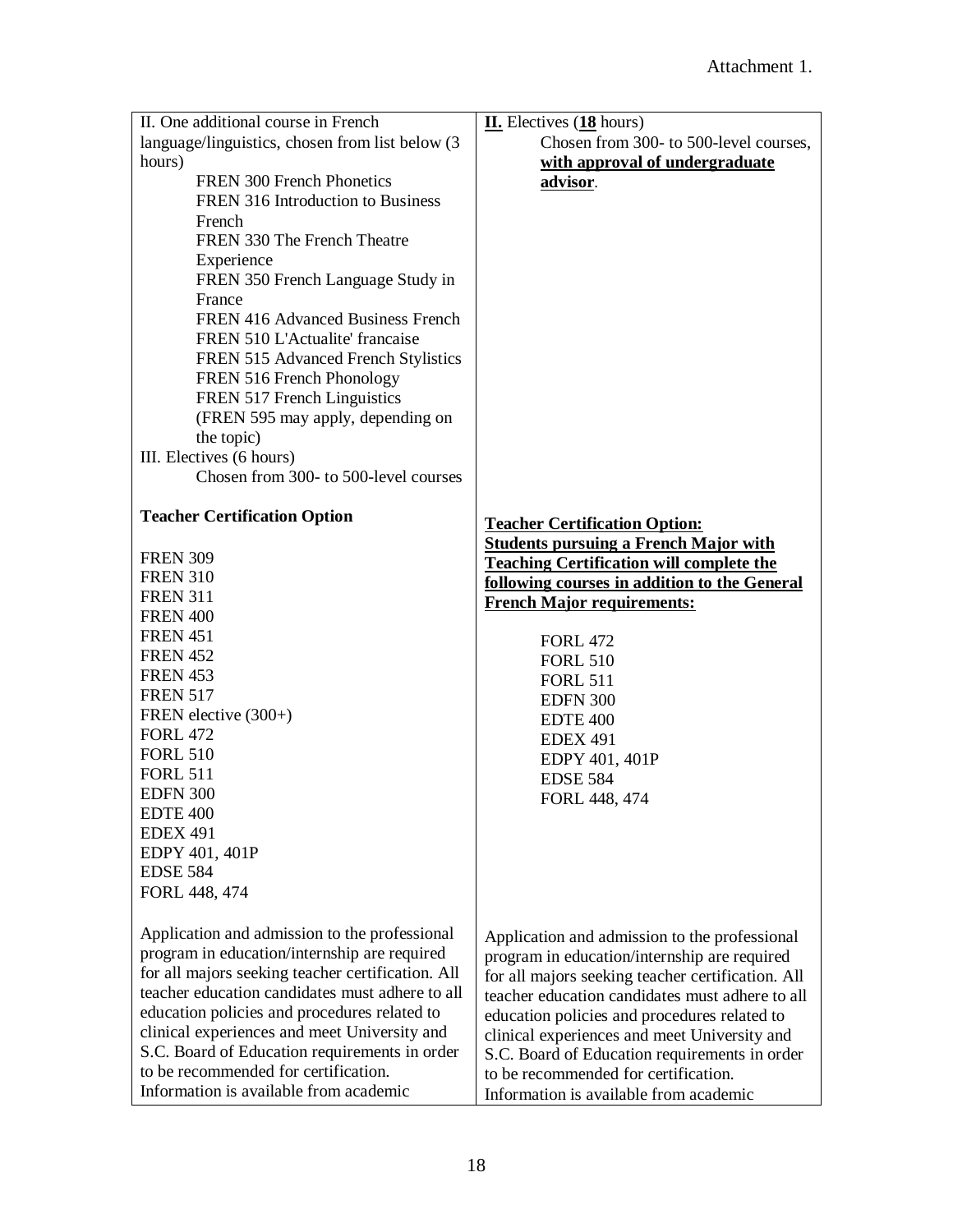| advisors or the College of Education, Office of | advisors or the College of Education, Office of |
|-------------------------------------------------|-------------------------------------------------|
| Student Affairs, at 803-777-6732.               | Student Affairs, at 803-777-6732.               |
|                                                 | -                                               |

#### **Change in German curriculum. Website 2008-2009 Undergraduate Bulletin, Bachelor of Arts in German major requirements**

| <b>Current</b>                                                                                                                                                                                                                                                                                                                                                                                                     | <b>Proposed</b>                                                                                                                                                                                                                                                                                                                                                                                                                                                                                     |
|--------------------------------------------------------------------------------------------------------------------------------------------------------------------------------------------------------------------------------------------------------------------------------------------------------------------------------------------------------------------------------------------------------------------|-----------------------------------------------------------------------------------------------------------------------------------------------------------------------------------------------------------------------------------------------------------------------------------------------------------------------------------------------------------------------------------------------------------------------------------------------------------------------------------------------------|
| <b>Bachelor of Arts in German</b>                                                                                                                                                                                                                                                                                                                                                                                  | <b>Bachelor of Arts in German</b>                                                                                                                                                                                                                                                                                                                                                                                                                                                                   |
| $(120-123$ hours)                                                                                                                                                                                                                                                                                                                                                                                                  | $(120-123$ hours)                                                                                                                                                                                                                                                                                                                                                                                                                                                                                   |
| For a general outline, see "College of Arts"<br>and Sciences."                                                                                                                                                                                                                                                                                                                                                     | For a general outline, see "College of Arts"<br>and Sciences."                                                                                                                                                                                                                                                                                                                                                                                                                                      |
| 2. Major Requirements                                                                                                                                                                                                                                                                                                                                                                                              | 2. Major Requirements                                                                                                                                                                                                                                                                                                                                                                                                                                                                               |
| <b>General Option:</b><br>German courses numbered 300 or above (27<br>hours)<br>1. Twelve to fifteen credits from<br>GERM 310, 311, 316, 333, 410, 411,<br>416, 515 (must include GERM 410)<br>2. Twelve to fifteen credits from<br>GERM 340, 398*, 420, 430, 440, 450,<br>460, 500, 580*, 598 (must include 340)<br>and 500)<br>*Only one GERM 398 or 580 (topic<br>taught in English) may apply to the<br>major. | <b>General Option:</b><br>Nine German courses numbered 270 or above<br>(27 hours):<br>1. A maximum of one course (3<br>credit hours) at the 200-level<br>2. Eight to nine courses (24-27 credit<br>hours) at the 300-level or above.<br>*Only three GERM courses taught in<br>English (270, 280, 295, 398, 580) may<br>apply to the major. German majors<br>taking a course in English must do<br>some of the readings in German. 398<br>may be repeated with a different<br>suffix as topics vary. |
| <b>Teacher Certification Option</b><br><b>GERM 310</b><br><b>GERM 311</b><br><b>GERM 340</b>                                                                                                                                                                                                                                                                                                                       | <b>Teacher Certification Option:</b><br><b>Students pursuing a German Major with</b><br><b>Teaching Certification will complete the</b><br>following courses in addition to the General<br>German major requirements:                                                                                                                                                                                                                                                                               |
| <b>GERM 398</b>                                                                                                                                                                                                                                                                                                                                                                                                    |                                                                                                                                                                                                                                                                                                                                                                                                                                                                                                     |
| <b>GERM 400-level literature</b><br><b>GERM 401</b><br>GERM 401P<br><b>GERM 410</b><br><b>GERM 500</b>                                                                                                                                                                                                                                                                                                             | <b>FORL 472</b><br><b>FORL 510</b><br><b>FORL 511</b><br><b>EDFN 300</b><br><b>EDTE 400</b>                                                                                                                                                                                                                                                                                                                                                                                                         |
| <b>GERM 515</b><br><b>FORL 472</b><br><b>FORL 510</b>                                                                                                                                                                                                                                                                                                                                                              | <b>EDEX 491</b><br>EDPY 401, 401P<br><b>EDSE 584</b>                                                                                                                                                                                                                                                                                                                                                                                                                                                |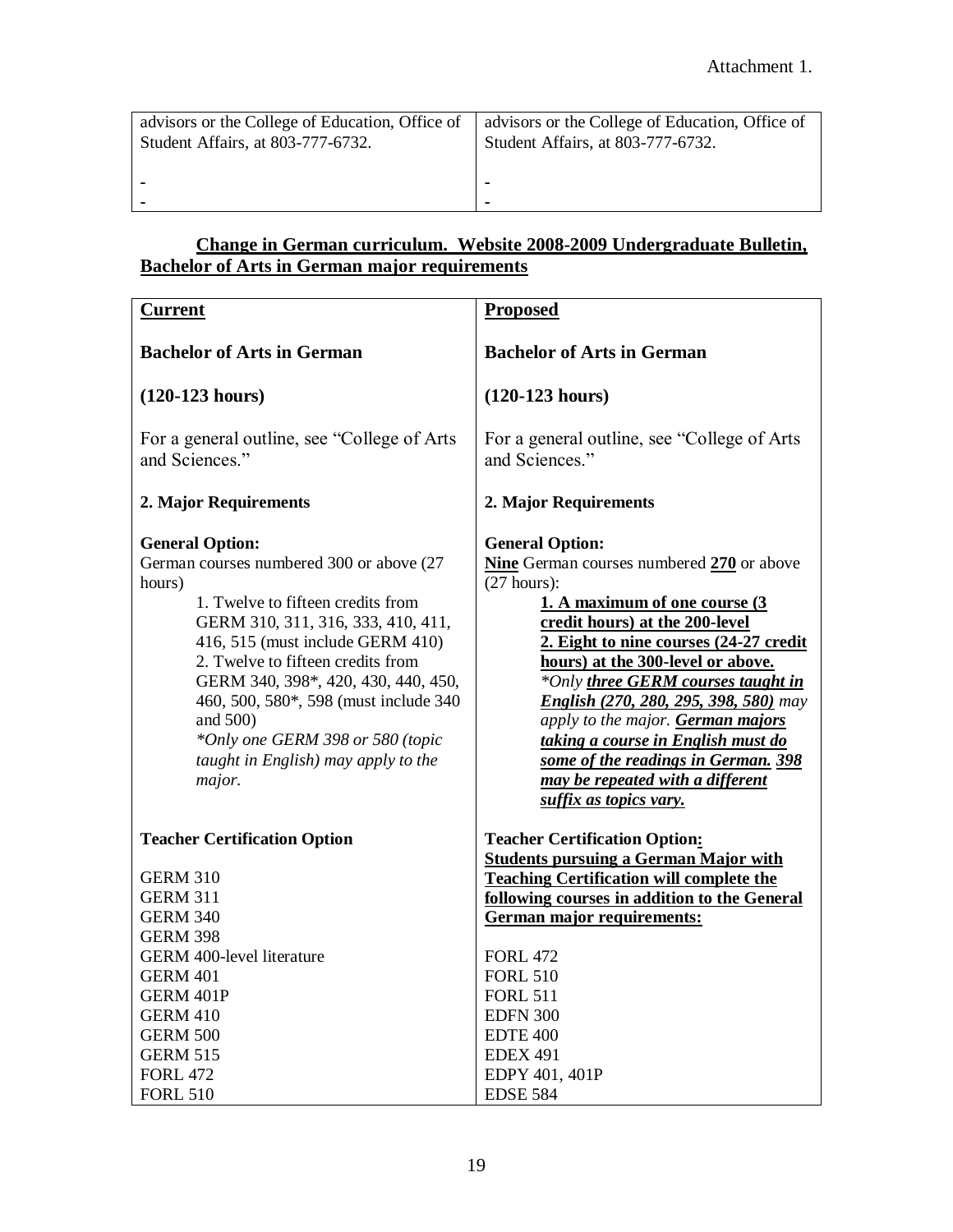| FORL 448, 474                                     |
|---------------------------------------------------|
|                                                   |
| Application and admission to the professional     |
| program in education/internship are required      |
| for all majors seeking teacher certification. All |
| teacher education candidates must adhere to all   |
| education policies and procedures related to      |
| clinical experiences and meet University and      |
| S.C. Board of Education requirements in order     |
| to be recommended for certification.              |
| Information is available from academic            |
| advisors or the College of Education, Office of   |
| Student Affairs, at 803-777-6732.                 |
|                                                   |
|                                                   |
|                                                   |
|                                                   |
|                                                   |
|                                                   |
|                                                   |
| 3. Cognates or Minor                              |
|                                                   |
|                                                   |
|                                                   |
|                                                   |
|                                                   |

#### **D. Program of Linguistics**

**New course** Language in the USA.  $[=ENGL 370]$  (3) Linguistic examination of the structure, history, and use of language varieties in the U.S., with a particular focus on regional and sociocultural variation and relevant sociolinguistic issues.

#### **Change in prerequisite**

|     | From: LING 502 | French Linguistics. [=FREN 517] (3) (Prereq: FREN 515) |
|-----|----------------|--------------------------------------------------------|
| To: | LING 502       | French Linguistics. $[=FREN 517]$ (3)                  |

#### **E. Department of Statistics**

**Deletion**<br>STAT 590 Statistics Capstone. (1)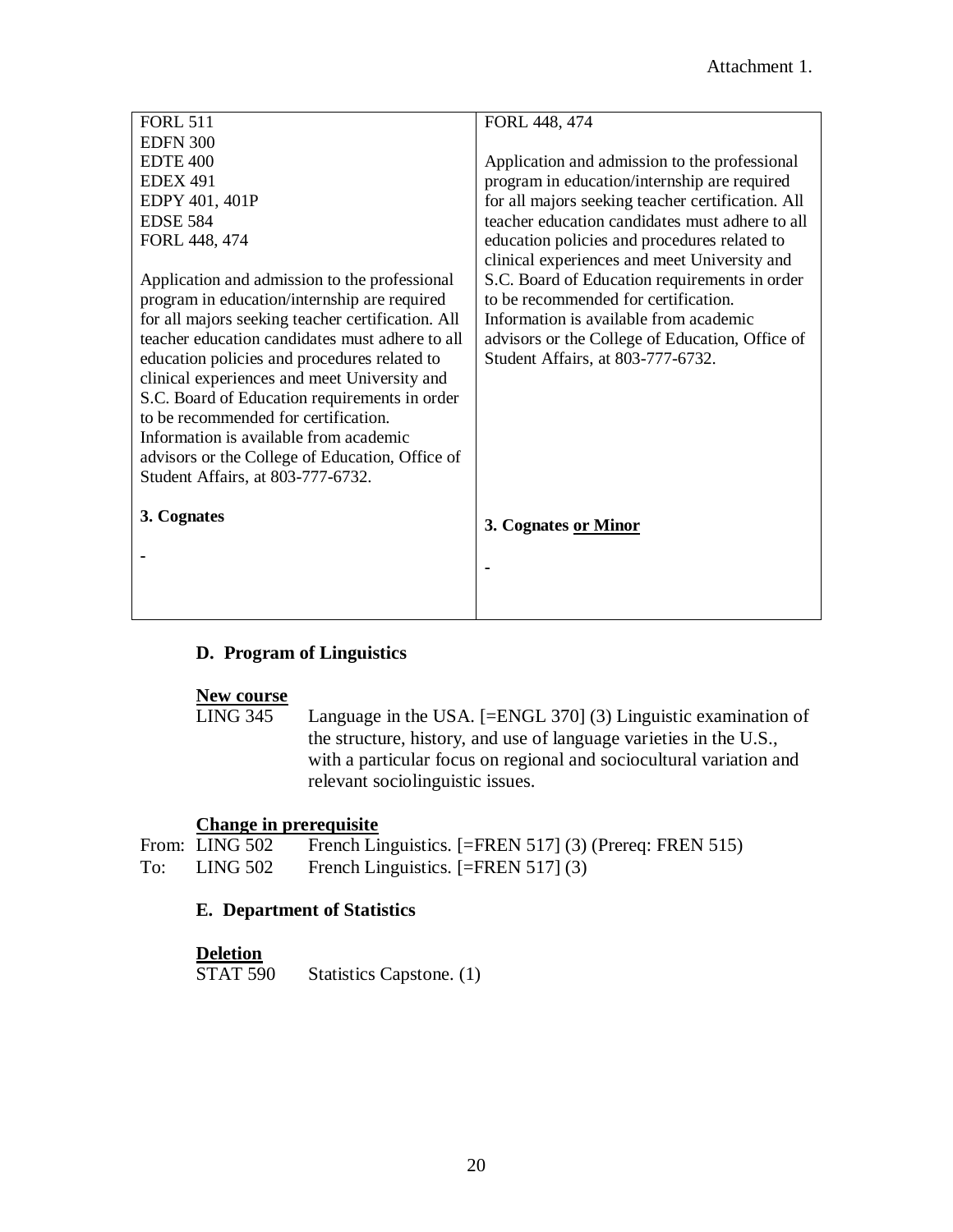#### **Change in curriculum. Website 2008-2009 Undergraduate Bulletin – Removal of STAT 590 from FS in Statistics requirements**

| Current                                             | <b>Proposed</b>                                     |
|-----------------------------------------------------|-----------------------------------------------------|
|                                                     |                                                     |
|                                                     |                                                     |
|                                                     |                                                     |
| 2. Major Requirements                               | 2. Major Requirements                               |
| <b>General Major (28 hours)</b>                     | General Major (27 hours)                            |
| Theory and Models: STAT 511, 512, and 513           | Theory and Models: STAT 511, 512, and 513           |
| Methods and Computation: One of STAT 509* or        | Methods and Computation: One of STAT 509* or        |
| 515* and both of 516 and 517                        | 515* and both of 516 and 517                        |
| Advanced Applications: STAT 590 and three STAT      | Advanced Applications: Three STAT electives         |
| electives numbered 500* or above                    | numbered 500* or above                              |
| <b>Major with Emphasis in Actuarial Mathematics</b> | <b>Major with Emphasis in Actuarial Mathematics</b> |
| and Statistics (58-59 hours)                        | and Statistics (57-58 hours)                        |
| Theory and Models: STAT 511, 512, and 513           | Theory and Models: STAT 511, 512, and 513           |
| Methods and Computation: One of STAT 509* or        | Methods and Computation: One of STAT 509* or        |
| 515* and both of 516 and 517                        | 515* and both of 516 and 517                        |
| Advanced Applications: STAT 510, 520, 590, and      | Advanced Applications: STAT 510, 520, and one       |
| one STAT elective numbered 500* or above            | STAT elective numbered 500* or above                |
| Cognate in Mathematics: MATH 241, 526 or 544,       | Cognate in Mathematics: MATH 241, 526 or 544,       |
| plus 6 credit hours chosen from MATH 550, 554,      | plus 6 credit hours chosen from MATH 550, 554,      |
| and 570                                             | and 570                                             |
| Minor in Risk Management and Insurance: ACCT        | Minor in Risk Management and Insurance: ACCT        |
| 222, ECON 224, FINA 363 {=ECON 363}, 3 credit       | 222, ECON 224, FINA 363 {=ECON 363}, 3 credit       |
| hours chosen from FINA 341 or FINA 444, separate    | hours chosen from FINA 341 or FINA 444, separate    |
| from 3 credit hours chosen from FINA 442, 443,      | from 3 credit hours chosen from FINA 442, 443,      |
| 444, or 445, plus 3 additional credit hours chosen  | 444, or 445, plus 3 additional credit hours chosen  |
| from FINA 346, 442, 443, 444, 445, MGSC 392,        | from FINA 346, 442, 443, 444, 445, MGSC 392,        |
| 393, 594, ECON 420, 594, or BADM 499                | 393, 594, ECON 420, 594, or BADM 499                |
| Intensive Major (37 hours)                          | <b>Intensive Major (36 hours)</b>                   |
| Same as the general major plus MATH 550, 554,       | Same as the general major plus MATH 550, 554,       |
| and one additional elective selected from STAT      | and one additional elective selected from STAT      |
| courses numbered 500* and above, MATH 527,          | courses numbered 500* and above, MATH 527,          |
| 555, 570, or MATH 574                               | 555, 570, or MATH 574                               |
| *Major credit will be given for only one of STAT    | *Major credit will be given for only one of STAT    |
| 509 or 515.                                         | 509 or 515.                                         |
| 3. Cognate or Minor (12-18 hours), see "College     | 3. Cognate or Minor (12-18 hours), see "College     |
| of Arts and Sciences"                               | of Arts and Sciences"                               |
| 4. Electives (23-47 hours), see "College of Arts    | 4. Electives (24-48 hours), see "College of Arts    |
| and Sciences"                                       | and Sciences"                                       |
|                                                     |                                                     |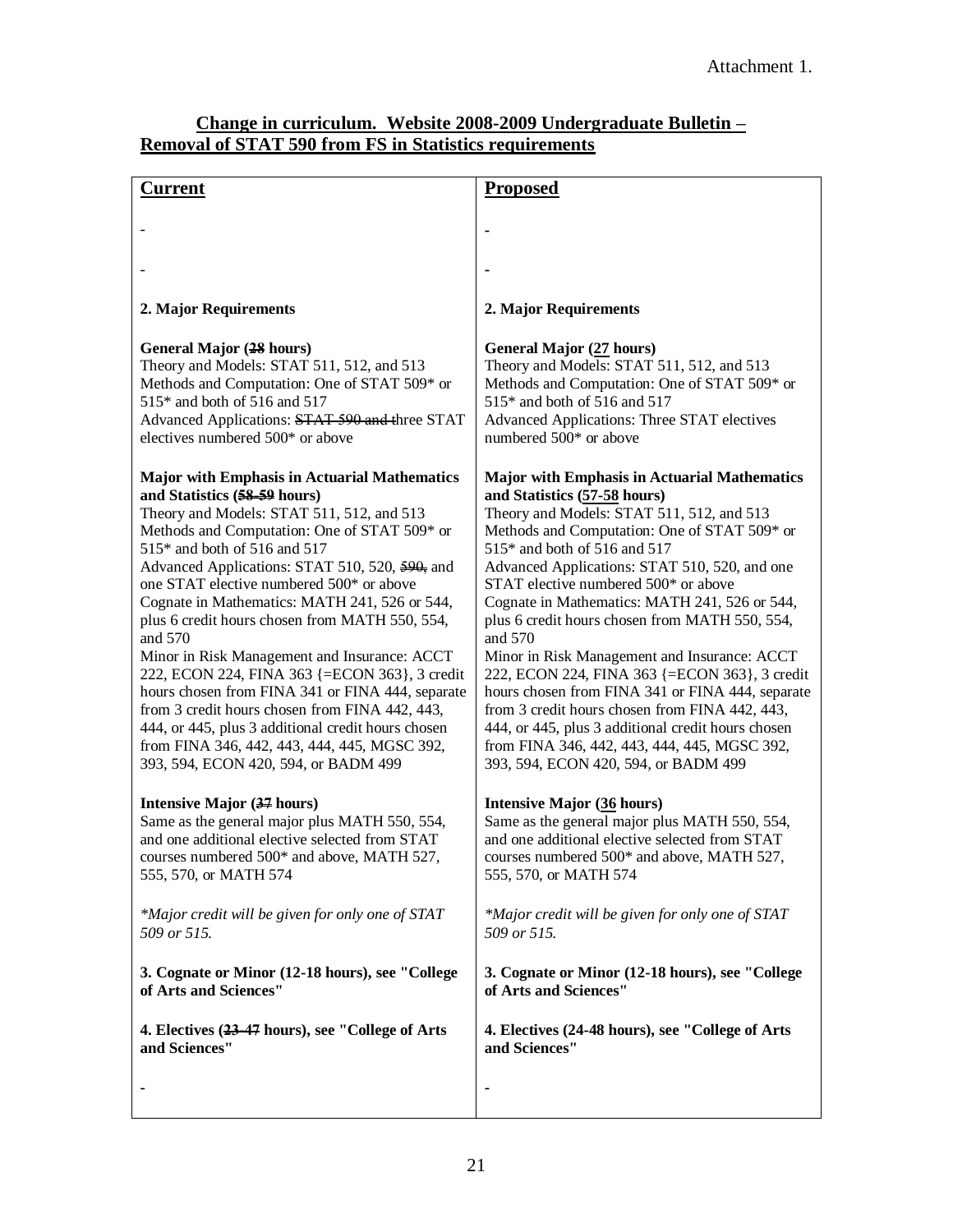| <b>Sample Program (Minor in Mathematics)</b> | <b>Sample Program (Minor in Mathematics)</b> |
|----------------------------------------------|----------------------------------------------|
|                                              |                                              |
|                                              | ۰                                            |
|                                              |                                              |
|                                              |                                              |
|                                              |                                              |
|                                              |                                              |
| <b>Senior</b>                                | <b>Senior</b>                                |
| STAT 517, 519 (3) (3) hours                  | STAT 517, 519 (3) (3) hours                  |
| MATH 554, 570 (3) (3) hours                  | MATH 554, 570 (3) (3) hours                  |
| STAT 513, 520 (3) (3) hours                  | STAT 513, 520 (3) (3) hours                  |
| $STAT 590 (1), (*)$ hour                     | Electives $(7)$ $(7)$ hours                  |
| Electives $(6)$ (7) hours                    | Total $(16)$ $(16)$ hours                    |
| Total $(16)$ $(16)$ hours                    |                                              |
|                                              |                                              |

#### **F. Department of Theatre and Dance**

#### **New courses**

| <b>THEA 181</b> | Shakespeare in Performance. (3) Introduction to Shakespeare's |
|-----------------|---------------------------------------------------------------|
|                 | works on page, stage, and screen. Emphasis placed on          |
|                 | performances of scripts. History of Shakespeare's             |
|                 | works/productions, stage/screen technique. Viewings of film   |
|                 | adaptations required.                                         |
|                 |                                                               |

- THEA 569 Dramaturgy. (3) A study of dramatic structure as it relates to theatrical production. Emphasis on script reading and analysis. Production and new-works dramaturgy will be covered.
- THEA 583 Advanced Practice in Sound Design. (3) Advanced study in sound, production and design. Emphasis will be on mounting designs and refining design skills for Theatre, Music, and Media Arts students.
- DANC 260 Laban Movement Analysis. (3) (Prereq: DANC 250 or permission of instructor) An examination of Laban Movement analysis – a language for understanding, observing, describing and notating all forms of movement. Experiential, analytical and performance teaching methods will be used.
- DANC 478 Integrated Approaches in Dance Education. (3) The application and integration of instructional technology; interdisciplinary, integrated, and immersion instructional strategies; and approaches to cultural dance pedagogy.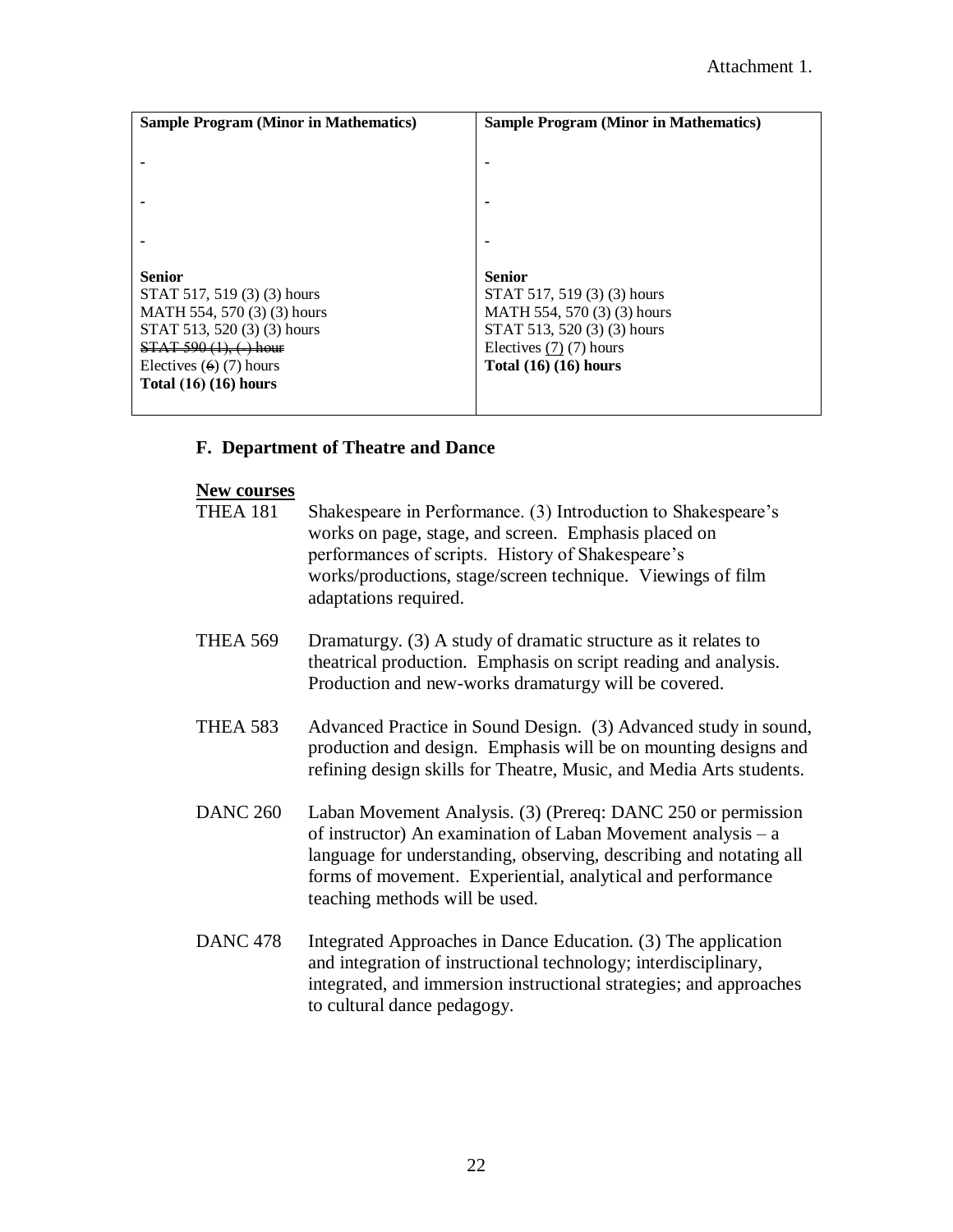#### **2. MOORE SCHOOL OF BUSINESS**

#### **Department of Accounting**

# **New course**<br>ACCT 506

International Financial Reporting. (3) (Prereq: ACCT 405; Coreq: ACCT 501) Study of the principles and application of international financial reporting standards. Restricted to: Accounting Majors

#### **3. COLLEGE OF EDUCATION**

#### **A. Department of Instruction and Teacher Education**

#### **Change in curriculum. Website 2008-2009 Undergraduate Bulletin – remove UNIV 101 requirement from BA in Early Childhood Education and include as elective**

| <b>Current</b>                                                                                                                                                                                 | <b>Proposed</b>                                                                                                                                                                                                                           |
|------------------------------------------------------------------------------------------------------------------------------------------------------------------------------------------------|-------------------------------------------------------------------------------------------------------------------------------------------------------------------------------------------------------------------------------------------|
| B.A. in Early Childhood Education<br>Total semester hours: 127-128                                                                                                                             | B.A. in Early Childhood Education<br>Total semester hours: 127-128                                                                                                                                                                        |
| 1. General Education (43-44)                                                                                                                                                                   | 1. General Education (43-44)                                                                                                                                                                                                              |
| A. Liberal Arts (21):<br>$\langle$ no change $\rangle$                                                                                                                                         | A. Liberal Arts (21):<br>$\langle$ no change $\rangle$                                                                                                                                                                                    |
| B. Science and Numerical Analysis/Reasoning<br>$(13-14)$ :<br>$\langle$ no change $\rangle$                                                                                                    | B. Science and Numerical Analysis/Reasoning<br>$(13-14)$ :<br>$\langle$ no change $\rangle$                                                                                                                                               |
| $C.$ Electives $(9)$                                                                                                                                                                           | $C.$ Electives $(12)$                                                                                                                                                                                                                     |
| Liberal Arts or Science (9)<br>Recommended selections:<br>6 credit hours in Spanish at the 200 level or<br>above<br>Physical or earth science (whichever not<br>already taken)<br>POLI 201/202 | UNIV 101 (3) for first-year students<br>Liberal Arts or Science (9-12)<br>Recommended selections:<br>6 credit hours in Spanish at the 200 level or<br>above<br>Physical or earth science (whichever not<br>already taken)<br>POLI 201/202 |
| 2. Specialized Content Preparation (18)<br>$\langle$ no change $\rangle$                                                                                                                       | 2. Specialized Content Preparation (18)<br>$\langle$ no change $\rangle$                                                                                                                                                                  |
| 3. Education $(66)$                                                                                                                                                                            | 3. Education $(63)$                                                                                                                                                                                                                       |
| A. Education Core (18)<br>UNIV 101 The Student and the University                                                                                                                              | A. Education Core (15)                                                                                                                                                                                                                    |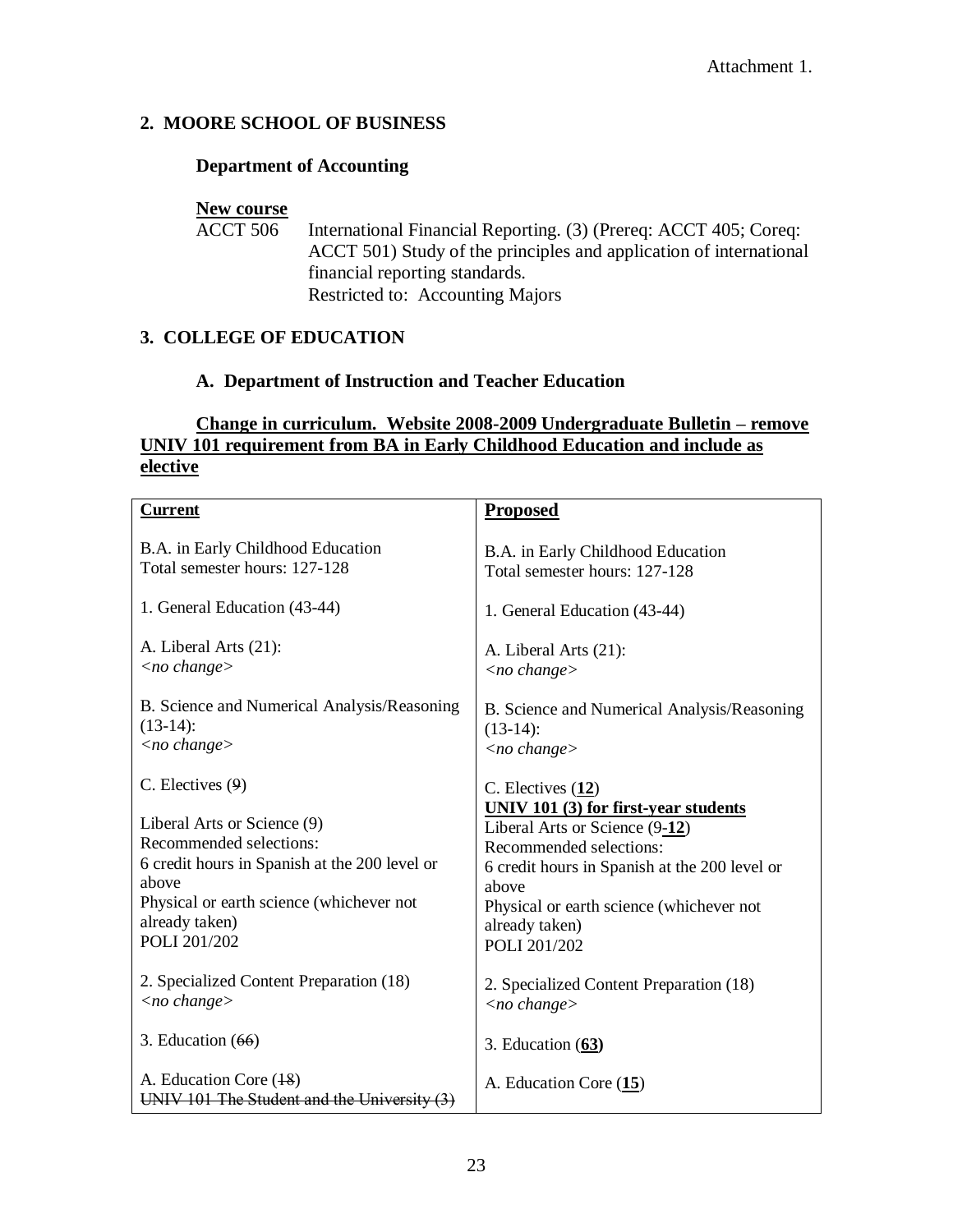| EDEC 201 Inquiry into Early Childhood     | EDEC 201 Inquiry into Early Childhood     |
|-------------------------------------------|-------------------------------------------|
| Education (3)                             | Education (3)                             |
| EDFN 300 Schools in Communities (3)       | EDFN 300 Schools in Communities (3)       |
| EDPY 401 Learners and the Diversity of    | EDPY 401 Learners and the Diversity of    |
| Learning $(3)$                            | Learning $(3)$                            |
| EDPY 401P Learners and the Diversity of   | EDPY 401P Learners and the Diversity of   |
| Learning Practicum (1)                    | Learning Practicum (1)                    |
| <b>EDRM</b> 423 Introduction to Classroom | <b>EDRM 423 Introduction to Classroom</b> |
| Assessment $(2)$                          | Assessment (2)                            |
| EDEX 523 Introduction to Exceptional      | EDEX 523 Introduction to Exceptional      |
| Children $(3)$                            | Children (3)                              |

#### **Change in curriculum. Website 2008-2009 Undergraduate Bulletin – remove UNIV 101 requirement from BA/BS in Elementary Education and include as elective**

| <b>Current</b>                                     | <b>Proposed</b>                                  |
|----------------------------------------------------|--------------------------------------------------|
|                                                    |                                                  |
| B.A. in Elementary Education                       | B.A. in Elementary Education                     |
| Total Semester Hours: 127-129                      | Total Semester Hours: 127-129                    |
|                                                    |                                                  |
| 1. General Education (46)                          | 1. General Education (49)                        |
| A. Liberal Arts (30)                               | A. Liberal Arts (33)                             |
| ENGL 101 and 102 (or higher level) and             | ENGL 101 and 102 (or higher level) and           |
| ENGL 282, 283, 284, or 285 or SPCH 140 (9)         | ENGL 282, 283, 284, or 285 or SPCH 140 (9)       |
| HIST 111, 112, 409, or 410 (3)                     | HIST 111, 112, 409, or 410 (3)                   |
| ARTE 101 or 360, MUSC 110 or 140, or               | ARTE 101 or 360, MUSC 110 or 140, or             |
| THEA 522 or 526 (3)                                | THEA 522 or 526 (3)                              |
| POLI 101 or 201 or other approved course (3)       | POLI 101 or 201 or other approved course (3)     |
| ECON 221, 222, or 224 (3)                          | ECON 221, 222, or 224 (3)                        |
| GEOG 121 or 210 (3)                                | GEOG 121 or 210 (3)                              |
| Foreign Languages: Students shall demonstrate      | Foreign Languages: Students shall demonstrate    |
| in one foreign language the ability to             | in one foreign language the ability to           |
| comprehend the topic and main ideas in written     | comprehend the topic and main ideas in written   |
| and, with the exception of Latin and Ancient       | and, with the exception of Latin and Ancient     |
| Greek, spoken texts on familiar subjects. This     | Greek, spoken texts on familiar subjects. This   |
| ability can be demonstrated by achieving a         | ability can be demonstrated by achieving a       |
| score of 2 or better on a USC foreign language     | score of 2 or better on a USC foreign language   |
| test. Those failing to do so must satisfactorily   | test. Those failing to do so must satisfactorily |
| complete equivalent study of a foreign             | complete equivalent study of a foreign           |
| language at USC.                                   | language at USC.                                 |
| Electives: Recommended areas include               | Electives: Recommended areas include             |
| anthropology, African American studies, art,       | anthropology, African American studies, art,     |
| English, geography, sociology, psychology,         | English, geography, sociology, psychology,       |
| music, media arts, $er$ -theatre and speech. $(6)$ | music, media arts, theatre and speech, or        |
|                                                    | <b>UNIV 101. (9)</b>                             |
| B. Science and Mathematics (16)                    |                                                  |
| <no change=""></no>                                | B. Science and Mathematics (16)                  |
|                                                    | <no change=""></no>                              |
| 2. Specialized Content Preparation (18)            |                                                  |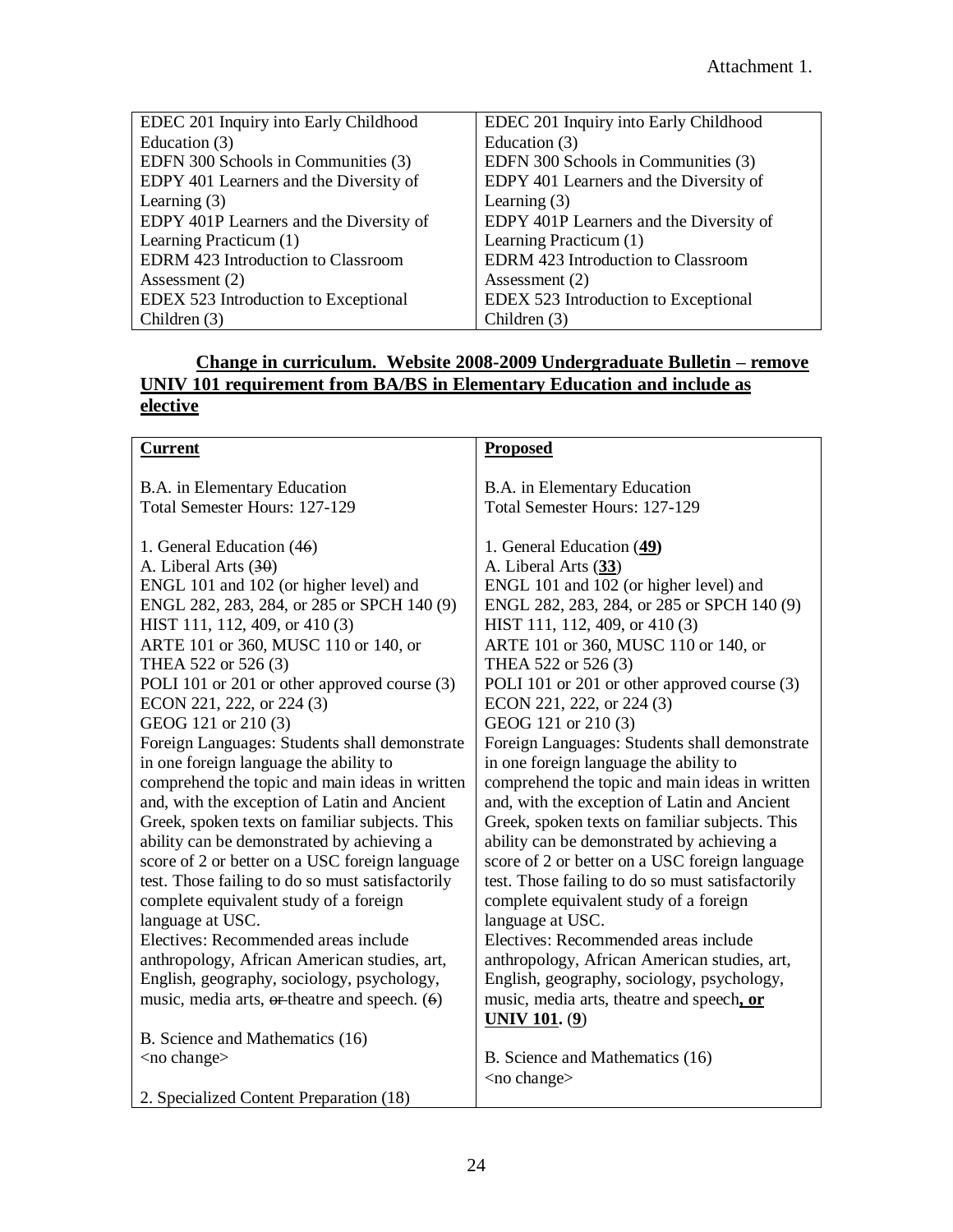| $<$ no change $>$                            | 2. Specialized Content Preparation (18)      |
|----------------------------------------------|----------------------------------------------|
|                                              | <no change=""></no>                          |
| 3. Education $(63)$                          |                                              |
| A. Education Core (19)                       | 3. Education $(60)$                          |
| UNIV 101 The Student and the University (3)  | A. Education Core (16)                       |
| EDTE 201 Classroom Inquiry with Technology   |                                              |
| (3)                                          | EDTE 201 Classroom Inquiry with Technology   |
| EDTE 400 Learning Through Community          | (3)                                          |
| Service $(1)$                                | EDTE 400 Learning Through Community          |
| EDFN 300 Schools in Communities (3)          | Service $(1)$                                |
| EDPY 401 Learners and the Diversity of       | EDFN 300 Schools in Communities (3)          |
| Learning $(3)$                               | EDPY 401 Learners and the Diversity of       |
| EDPY 401P Learners and the Diversity of      | Learning $(3)$                               |
| Learning Practicum (1)                       | EDPY 401P Learners and the Diversity of      |
| <b>EDRM</b> 423 Introduction to Classroom    | Learning Practicum (1)                       |
| Assessment $(2)$                             | <b>EDRM</b> 423 Introduction to Classroom    |
| EDEX 523 Introduction to Exceptional         | Assessment $(2)$                             |
| Children $(3)$                               | EDEX 523 Introduction to Exceptional         |
|                                              | Children (3)                                 |
| B. Elementary Core and Clinical Experience   |                                              |
| (25)                                         | B. Elementary Core and Clinical Experience   |
| <no change=""></no>                          | (25)                                         |
|                                              | $<$ no change $>$                            |
| C. Practicum and Internship Experiences (19) |                                              |
| $<$ no change $>$                            | C. Practicum and Internship Experiences (19) |
|                                              | $<$ no change $>$                            |
|                                              |                                              |

#### **Change in curriculum. Website 2008-2009 Undergraduate Bulletin – remove UNIV 101 requirement from BA/BS in Middle Level Education and include as elective**

| <b>Current</b>                                                                                                                             | <b>Proposed</b>                                                                             |
|--------------------------------------------------------------------------------------------------------------------------------------------|---------------------------------------------------------------------------------------------|
| B.A. or B.S. in Middle Level Education                                                                                                     | B.A. or B.S. in Middle Level Education                                                      |
| Total Semester Hours: 129-135                                                                                                              | Total Semester Hours: 129-135                                                               |
| 1. General Education (40-43)                                                                                                               | 1. General Education (40-43)                                                                |
| $<$ no change $>$ .                                                                                                                        | $<$ no change $>$ .                                                                         |
| A. Liberal Arts (24-27)                                                                                                                    | A. Liberal Arts (24-27)                                                                     |
| $<$ no change $>$                                                                                                                          | $<$ no change $>$                                                                           |
| B. Science and Mathematics (13-19 hours)                                                                                                   | B. Science and Mathematics (13-19 hours)                                                    |
| $<$ no change $>$                                                                                                                          | $<$ no change $>$                                                                           |
| 2. Education $(50)$<br>A. Education Core (14)<br>UNIV 101 The Student and the University (3)<br>EDTE 201 Classroom Inquiry with Technology | 2. Education $(47)$<br>A. Education Core (11)<br>EDTE 201 Classroom Inquiry with Technology |
| (3)                                                                                                                                        | (3)                                                                                         |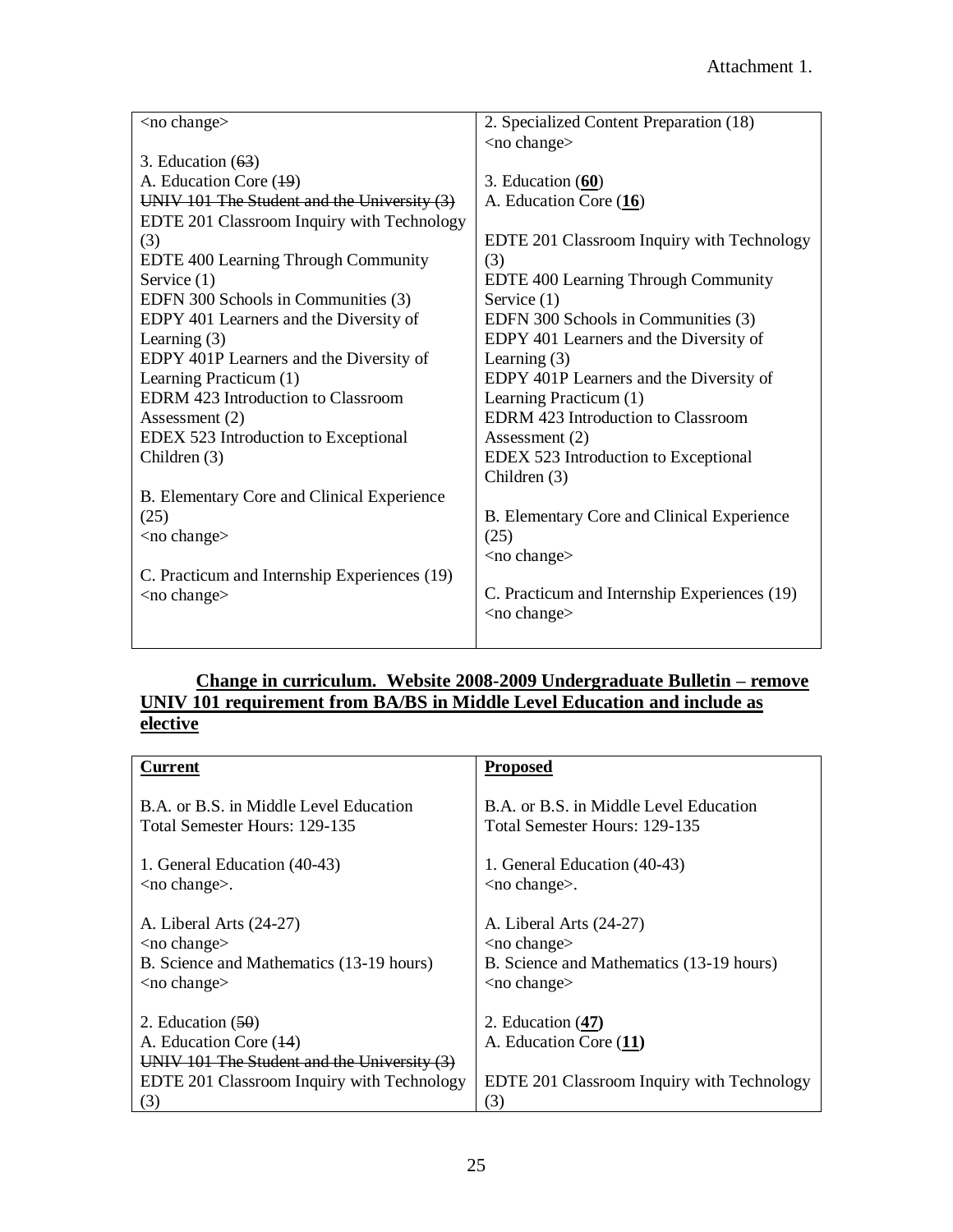| EDFN 300 Schools in Communities (3)     | EDFN 300 Schools in Communities (3)        |
|-----------------------------------------|--------------------------------------------|
| EDTE 400 Learning through Community     | EDTE 400 Learning through Community        |
| Service $(1)$                           | Service $(1)$                              |
| EDPY 401 Learners and the Diversity of  | EDPY 401 Learners and the Diversity of     |
| Learning $(3)$                          | Learning $(3)$                             |
| EDPY 401P Learners and the Diversity of | EDPY 401P Learners and the Diversity of    |
| Learning Practicum (1)                  | Learning Practicum (1)                     |
|                                         |                                            |
| B. Middle Level Core (18)               | B. Middle Level Core (18)                  |
| $<$ no change $>$                       | $<$ no change $>$                          |
|                                         |                                            |
| C. Clinical Experience (18)             | C. Clinical Experience (18)                |
| $<$ no change $>$                       | $<$ no change $>$                          |
|                                         |                                            |
| 3. Elective $(3)$                       | 3. Elective $(6)$                          |
|                                         | UNIV 101 (3) is recommended for first-year |
|                                         | students.                                  |
|                                         |                                            |
| 4. Content Area Specialization (36-41)  | 4. Content Area Specialization (36-41)     |
| $<$ no change $>$                       | $<$ no change $>$                          |
|                                         |                                            |

#### **B. Department of Physical Education**

#### **New course**

| <b>PEDU</b> 123 | Pilates. (1) Focus is placed on mind-body exercises which help    |
|-----------------|-------------------------------------------------------------------|
|                 | strengthen and condition the muscles. Each exercise will focus on |
|                 | building core strength, lengthening muscles, and improving        |
|                 | flexibility. Proper breathing will also be demonstrated for each  |
|                 | exercise in order to achieve the maximum benefits.                |

- PEDU 150 Basic Keelboat Sailing. (1) The course is designed to teach students to safely skipper and crew on a 20 to 27 foot sailboat with a tiller and outboard engine on lakes, bays, and sheltered waters in moderate weather conditions. Theory, history, safety, and teamwork will be emphasized.
- PEDU 160 Intermediate Yoga. (1) (Prereq: PEDU 136 or approval of instructor) This course is designed to provide the historical and philosophical context of Mindfulness and how it relates to classical yoga of Pantanjali. Students will be guided in deepening their mindfulness meditation practice that includes analysis of the Four Establishments of Mindfulness and will develop an advanced asana sequence as part of their practice.
- PEDU 170 Beginning Latin Dance. (1) Introductory course to multiple styles of social Latin dancing including Salsa, Merengue and Bachatta. Designed to develop the skills and techniques necessary for social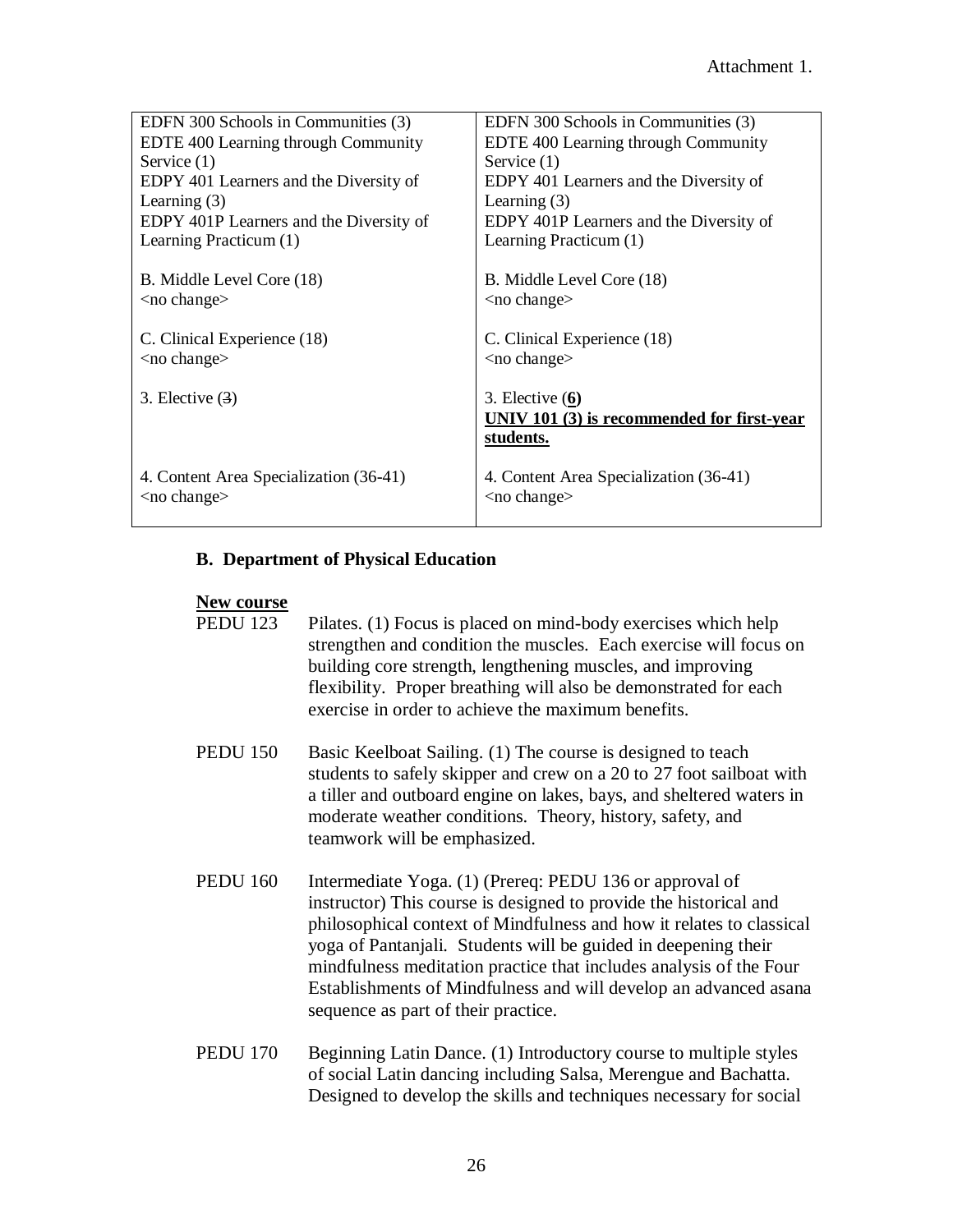level Latin dancing. Emphasis will be placed on basic social elements of dance, patterns, music, and leading and following.

### **4. COLLEGE OF ENGINEERING AND COMPUTING**

#### **Department of Computer Science and Engineering**

#### **Change in prerequisite**

|     | From: CSCE 317                    | Computer Systems Engineering. (3) (Prereq: CSCE 240, MATH<br>242, STAT 509)                                              |
|-----|-----------------------------------|--------------------------------------------------------------------------------------------------------------------------|
| To: | <b>CSCE 317</b>                   | Computer Systems Engineering. (3) (Prereq: CSCE 212, MATH<br>242, STAT 509)                                              |
|     | From: CSCE 330                    | Programming Language Structures. (3) (Prereq: CSCE 212 and<br>245 and MATH 374)                                          |
| To: | <b>CSCE 330</b>                   | Programming Language Structures. (3) (Prereq: CSCE 240,<br><b>MATH 374)</b>                                              |
|     | From: CSCE 350                    | Data Structures and Algorithms. (3) (Prereq: CSCE 245, MATH<br>374)                                                      |
| To: | <b>CSCE 350</b>                   | Data Structures and Algorithms. (3) (Prereq: CSCE 146, MATH<br>374)                                                      |
| To: | From: CSCE 510<br><b>CSCE 510</b> | System Programming. (3) (Prereq: CSCE 245)<br>System Programming. (3) (Prereq: CSCE 215, 240)                            |
| To: | From: CSCE 520<br><b>CSCE 520</b> | Database System Design. (3) (Prereq: CSCE 245 or GEOG 563)<br>Database System Design. (3) (Prereq: CSCE 240 or GEOG 563) |
| To: | From: CSCE 531<br><b>CSCE 531</b> | Compiler Construction. (3) (Prereq: CSCE 330 or 355, CSCE 245)<br>Complier Construction. (3) (Prereq: CSCE 240)          |
| To: | From: CSCE 547<br><b>CSCE 547</b> | Windows Programming. (3) (Prereq: CSCE 245)<br>Windows Programming. (3) (Prereq: CSCE 240)                               |
| To: | From: CSCE 552<br><b>CSCE 552</b> | Computer Game Development. (3) (Prereq: CSCE 240, 245, 350)<br>Computer Game Development. (3) (Prereq: CSCE 240, 350)    |
|     | From: CSCE 563                    | Systems Simulation. (3) (Prereq: CSCE 245, STAT 509)                                                                     |
| To: | <b>CSCE 563</b>                   | Systems Simulation. (3) (Prereq: CSCE 240, STAT 509)                                                                     |
|     | From: CSCE 565                    | Introduction to Computer Graphics. (3) (Prereq: CSCE 245,<br><b>MATH 526)</b>                                            |
| To: | <b>CSCE 565</b>                   | Introduction to Computer Graphics. (3) (Prereq: CSCE 240,<br>MATH 526 or 544)                                            |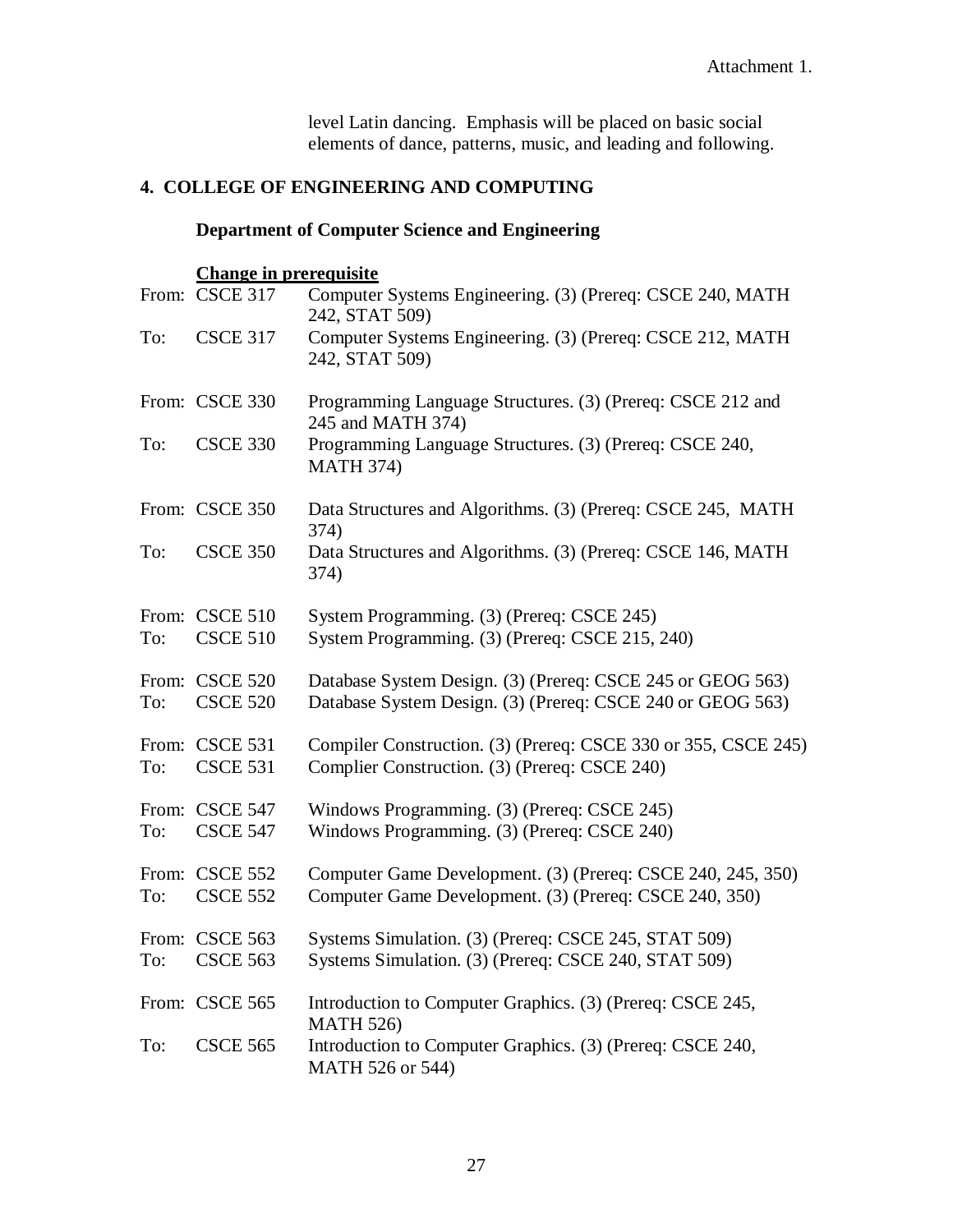| From: CSCE 574<br>$To: \csc E 574$       | Robotics. (3) (Prereq: CSCE 211, 212, and 245)<br>Robotics. (3) (Prereq: CSCE 211, 212, 240)  |
|------------------------------------------|-----------------------------------------------------------------------------------------------|
| From: CSCE 612<br>To: $\text{CSCE } 612$ | VLSI System Design. (3) (Prereq: CSCE 211, 245)<br>VLSI System Design. (3) (Prereq: CSCE 211) |

#### **5. COLLEGE OF HOSPITALITY, RETAIL, AND SPORT MANAGEMENT**

#### **A. Department of Retailing**

#### **New course**

RETL 295 Practicum. (3) (Prereq: RETL lower division status; RETL 265; Approval of practicum coordinator) Supervised work experience in an area of the retail industry, selected by the student and approved by the practicum coordinator.

#### **Change in curriculum. Website 2008-2009 Undergraduate Bulletin – addition of RETL 295 as a required course for majors and addition of RETL 425 as a possible course to fulfill the requirements for minors**

| <b>Current</b>                                                                                                                                                                                                                            | <b>Proposed</b>                                                                                                                                                                                                                                |  |
|-------------------------------------------------------------------------------------------------------------------------------------------------------------------------------------------------------------------------------------------|------------------------------------------------------------------------------------------------------------------------------------------------------------------------------------------------------------------------------------------------|--|
| <b>Retailing</b>                                                                                                                                                                                                                          | <b>Retailing</b>                                                                                                                                                                                                                               |  |
| $\left(\frac{122}{12}\text{hours}\right)$                                                                                                                                                                                                 | ( <u>125 hours)</u>                                                                                                                                                                                                                            |  |
|                                                                                                                                                                                                                                           |                                                                                                                                                                                                                                                |  |
|                                                                                                                                                                                                                                           |                                                                                                                                                                                                                                                |  |
|                                                                                                                                                                                                                                           |                                                                                                                                                                                                                                                |  |
| 2. Restricted Courses                                                                                                                                                                                                                     | 2. Restricted Courses                                                                                                                                                                                                                          |  |
| The following courses are restricted to students<br>enrolled in the professional division of the<br>Department of Retailing or those students who<br>receive special permission of the department<br>chair: RETL 462, 463, 465, 469, 487. | The following courses are restricted to students<br>enrolled in the professional division of the<br>Department of Retailing or those students who<br>receive special permission of the department<br>chair: RETL 295, 462, 463, 465, 469, 487. |  |
| 2. Major Requirements                                                                                                                                                                                                                     | 2. Major Requirements                                                                                                                                                                                                                          |  |
| RETL 261, 262, 265, 301, 344, 366, 369; 485<br>TSTM 240, 264, 342; MKTG 350; HRSM 301<br>$(37$ hours)                                                                                                                                     | RETL 261, 262, 265, 295, 301, 344, 366, 369;<br>485; TSTM 240, 264, 342; MKTG 350; HRSM<br>301 $(40 \text{ hours})$                                                                                                                            |  |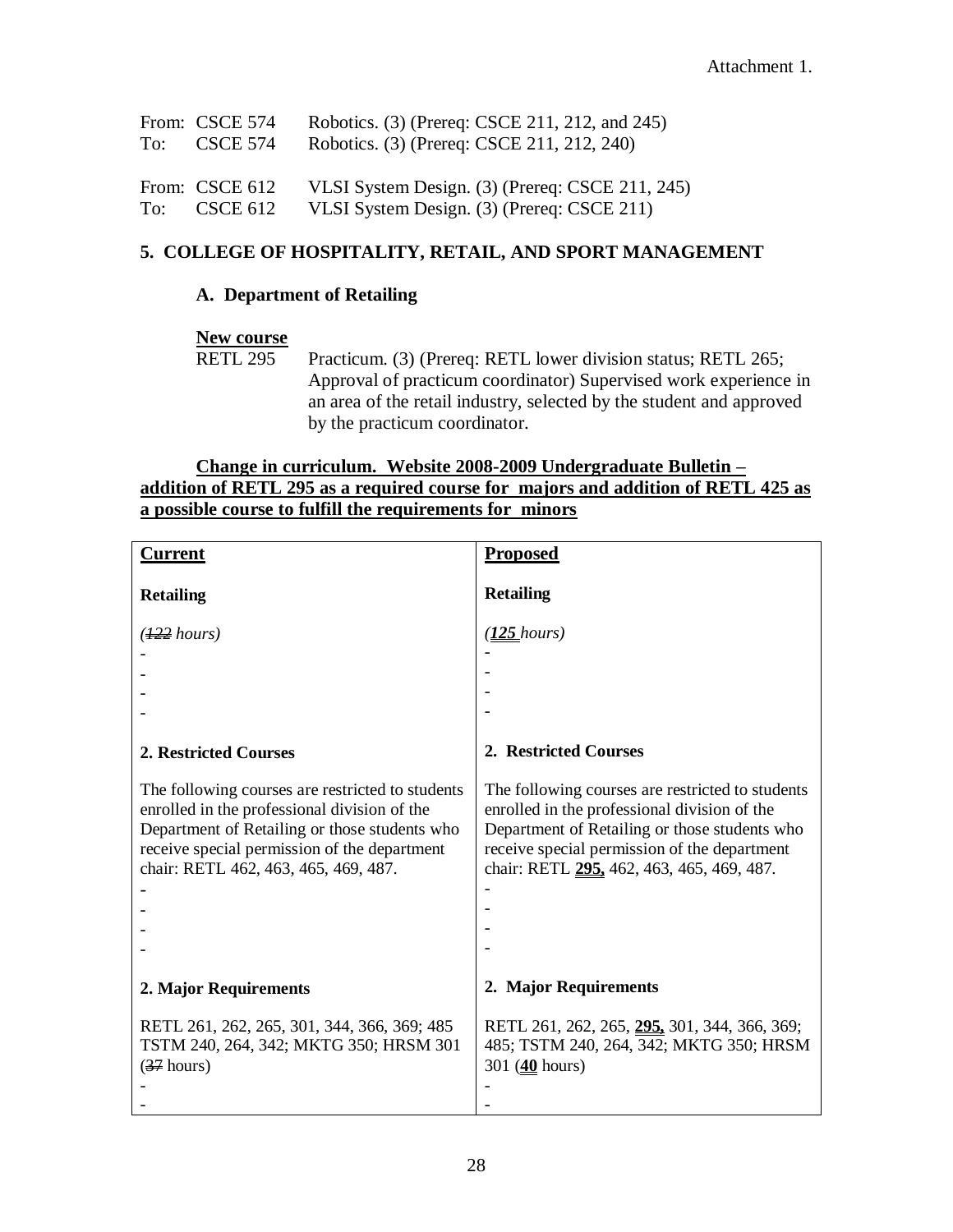| <b>Minor in Retail Management.</b> The minor     | <b>Minor in Retail Management.</b> The minor  |
|--------------------------------------------------|-----------------------------------------------|
| consists of RETL 265 plus 15 hours of courses    | consists of RETL 265 plus 15 hours of courses |
| chosen from the following: RETL 310, 344,        | chosen from the following: RETL 310, 344,     |
| 350, 351, 366, 369, and 485.                     | 350, 351, 366, 369, 425, and 485.             |
| <b>Minor in Fashion Merchandising.</b> The minor | Minor in Fashion Merchandising. The minor     |
| consists of RETL 265 and 268 plus 12 hours of    | consists of RETL 265 and 268 plus 12 hours of |
| courses chosen from the following: RETL 350,     | courses chosen from the following: RETL 350,  |
| 365, 366, 368, 369, and 388.                     | 365, 366, 368, 369, 388, and 425.             |

#### **B. Department of Sport and Entertainment Management**

# **New course**<br>SPTE 376

Risk Management in Sport and Entertainment. (3) (Prereq: TSTM 240 or ACCT 324 or equivalent) Theoretical and practical approaches to managing risk in Sport and Entertainment venues and events.

#### **Change in title and description**

|     | From: SPTE 202  | Introduction to Live Entertainment. (3) The study of underlying    |
|-----|-----------------|--------------------------------------------------------------------|
|     |                 | themes in entertainment management and its application to music,   |
|     |                 | family shows, and other live entertainment business venues.        |
|     |                 | Restricted to SPTE majors and students electing a minor in SPTE.   |
|     |                 | Sections will be developed for students throughout the University. |
| To: | <b>SPTE 202</b> | The Live Entertainment Industry. (3) The study of underlying       |
|     |                 | themes in entertainment management and its application to music,   |
|     |                 | family shows, and other live entertainment business venues.        |
|     |                 | Restricted to SPTE majors and students electing a minor in SPTE.   |

#### **Change in curriculum. Website 2008-2009 Undergraduate Bulletin – SPTE General Education change in Mathematics component and adding a course option to Professional Specialization**

| $\boldsymbol{\varGamma}$ urrent       | <b>Proposed</b>                       |
|---------------------------------------|---------------------------------------|
|                                       | $\blacksquare$                        |
|                                       |                                       |
|                                       | $\blacksquare$                        |
| 1. Curriculum for the Preprofessional | 1. Curriculum for the Preprofessional |
| Division (45 hours)                   | Division (45 hours)                   |
|                                       |                                       |
| <b>General Education (12 hours)</b>   | <b>General Education (12 hours)</b>   |
| ENGL 101 and 102 (6 hours)            | ENGL 101 and 102 (6 hours)            |
| Mathematics (6 hours)                 | Mathematics (6 hours)                 |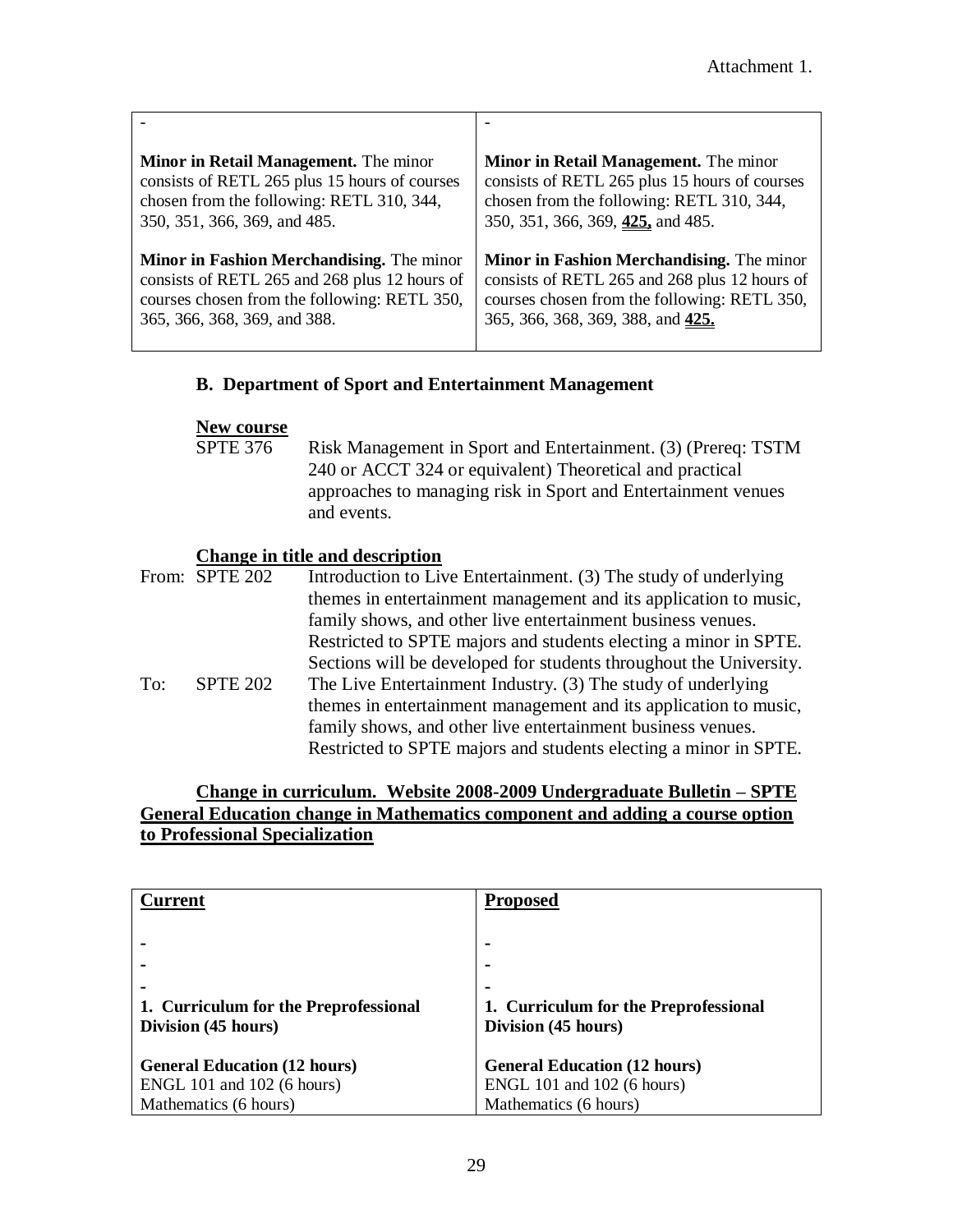| To be satisfied using one of the following          | <b>MATH 122 or higher (3 hours)</b>                  |
|-----------------------------------------------------|------------------------------------------------------|
| options:                                            | <b>STAT 201 (3 hours)</b>                            |
| a. MATH 122 or higher and a second higher           |                                                      |
| MATH course, except MATH 221, 222.                  |                                                      |
| <b>b.</b> MATH 122 or higher and one course in      |                                                      |
| statisties.                                         |                                                      |
| e. two courses in statistics.                       |                                                      |
|                                                     |                                                      |
|                                                     |                                                      |
|                                                     |                                                      |
|                                                     |                                                      |
|                                                     |                                                      |
|                                                     |                                                      |
| <b>Degree Requirements</b>                          | <b>Degree Requirements</b>                           |
|                                                     |                                                      |
| <b>1. General Education Requirements (46)</b>       | 1. General Education Requirements (46                |
| hours)                                              | hours)                                               |
|                                                     |                                                      |
|                                                     |                                                      |
|                                                     |                                                      |
|                                                     |                                                      |
| Mathematics and Sciences (13 hours)                 | Mathematics and Sciences (13 hours)                  |
| Six hours in mathematics and/or related areas       | <b>Six hours in business calculus and statistics</b> |
| are required.                                       | are required:                                        |
| This requirement may be fulfilled in any of the     | <b>MATH 122 or higher and STAT 201 (6)</b>           |
| following ways:                                     | hours).                                              |
| a. MATH 122 or higher and a second higher           | Two courses (one of which must have a                |
| MATH course, except MATH 221, 222                   | laboratory) from the following sciences:             |
| <b>b.</b> MATH 122 or higher and one course in      | astronomy, biology, chemistry, geological            |
| statistics                                          | sciences, marine science, physics (7 hours).         |
| e. two courses in statisties.                       |                                                      |
| Two courses (one of which must have a               |                                                      |
| laboratory) from the following sciences:            |                                                      |
| astronomy, biology, chemistry, geological           |                                                      |
| sciences, marine science, physics (7 hours).        |                                                      |
|                                                     |                                                      |
|                                                     |                                                      |
|                                                     |                                                      |
|                                                     |                                                      |
| <b>Sport and Entertainment Management and</b>       | <b>Sport and Entertainment Management and</b>        |
| <b>Professional Specialization Course Work (39)</b> | <b>Professional Specialization Course Work (39)</b>  |
| hours)                                              | hours)                                               |
|                                                     |                                                      |
| SPTE 201, 274, 295(6), 380, 440, 444, 495(6)        | SPTE 201, 274, 295(6), 380, 440, 444, 495(6)         |
| and four of the following courses with              | and four of the following courses with               |
| advisor's consent:                                  | advisor's consent:                                   |
| SPTE 110, 202, 325, 340, 399, 430, 435, 490,        | SPTE 110, 202, 325, 340, 376, 399, 430, 435,         |
| 530, 580, 635, 650; JOUR 458                        | 490, 530, 580, 635, 650; JOUR 458                    |
|                                                     |                                                      |